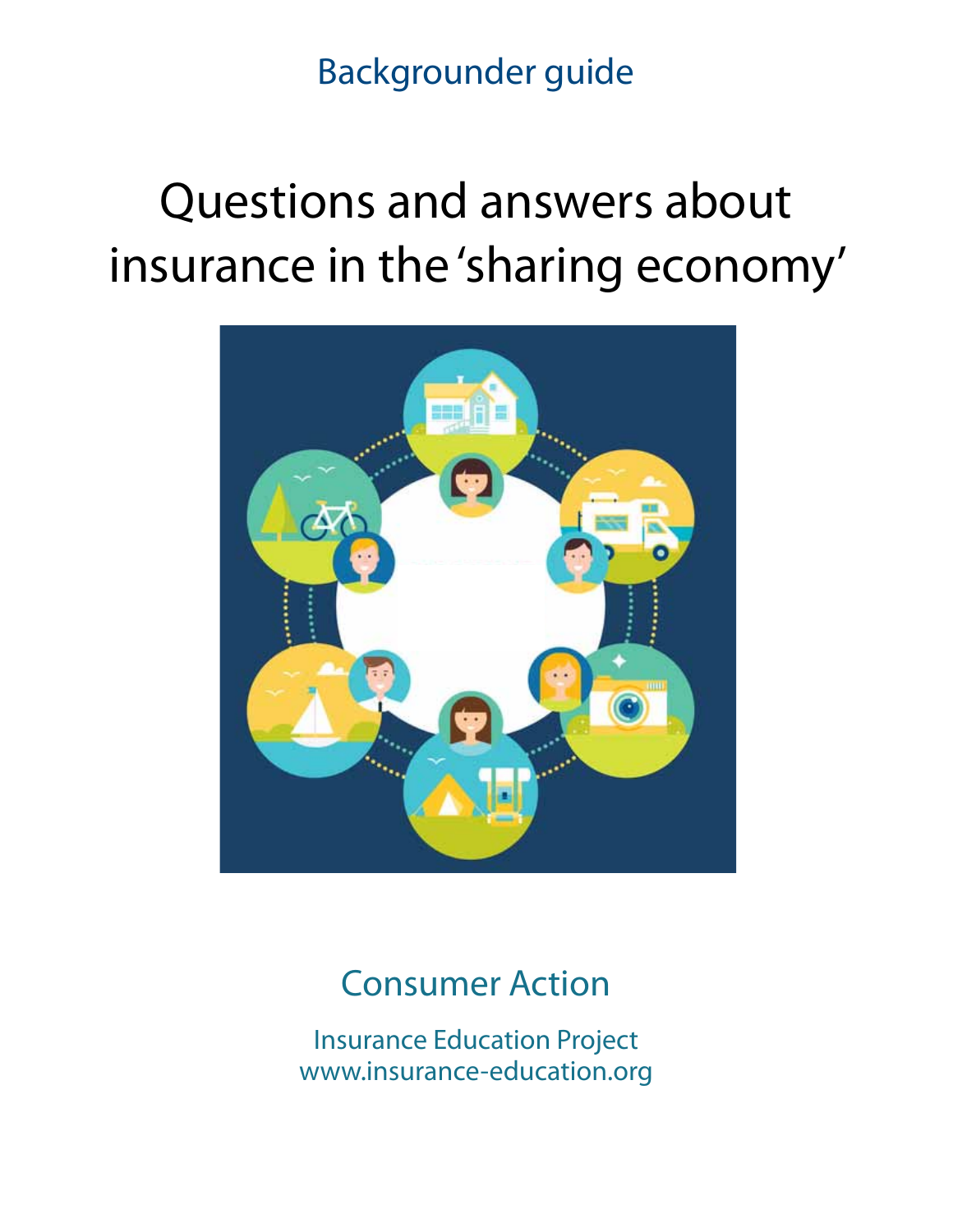## **Questions and answers about insurance in the 'sharing economy'**

While there are many advantages to the new peer-to-peer marketplace, those who earn money in the sharing economy—by renting out their car or home, giving rides to paying passengers, making deliveries using their personal vehicle, and hiring themselves out for projects, for example—have to be careful to protect themselves from liability and personal injury or loss. This backgrounder helps answer many questions sharing economy participants may have about their risk exposure and their insurance needs and options.

- **I. General insurance issues for sharing economy participants (page 1)**
- **II. Renting out your home (page 2)**
- **III. Earning money using your personal vehicle (page 4)**
- **IV. Getting paid for your labor (page 5)**
- **V. Selling products or renting belongings (page 6)**
- **VI. About Consumer Action and this publication (page 7)**

# **I. General insurance issues for sharing economy participants**

#### *Who needs to be concerned with insurance in the sharing economy?*

Anyone who could potentially be held liable for property damage, injury or other loss suffered by someone else, or who could suffer injury or loss themselves, should be concerned with how to protect themselves.

Essentially, everyone who engages in the sharing economy, but particularly those who earn money through P2P transactions, should consider the worst-case scenario and then take steps to reduce their risk and obtain adequate and appropriate insurance.

#### *Why doesn't my personal insurance policy protect me when I'm engaging in moneymaking pursuits?*

Personal insurance policies typically do not cover policyholders when they engage in business activities. This is because personal policies are issued and priced (underwritten) based on the level of risk exposure (in other words, the likelihood of being sued). When you engage in business pursuits, your risk exposure typically increases. For example, your odds of getting into a car accident and being sued are much higher if you drive 3,000 miles per month with strangers in your car than if you drive 500 miles per month on your own or with family members and friends. Insurance companies generally are not willing to take on this added risk without charging more for the increased exposure. To be covered, you typically need a policy that is designed and underwritten for the increased risk inherent in business activities.

#### *Why doesn't the company (P2P platform) I earn money through insure me?*

It might. Many sharing economy companies provide some insurance coverage for those who use their services. Whether any coverage is provided, how much it is, and what is covered or excluded varies from platform to platform. Check the company's website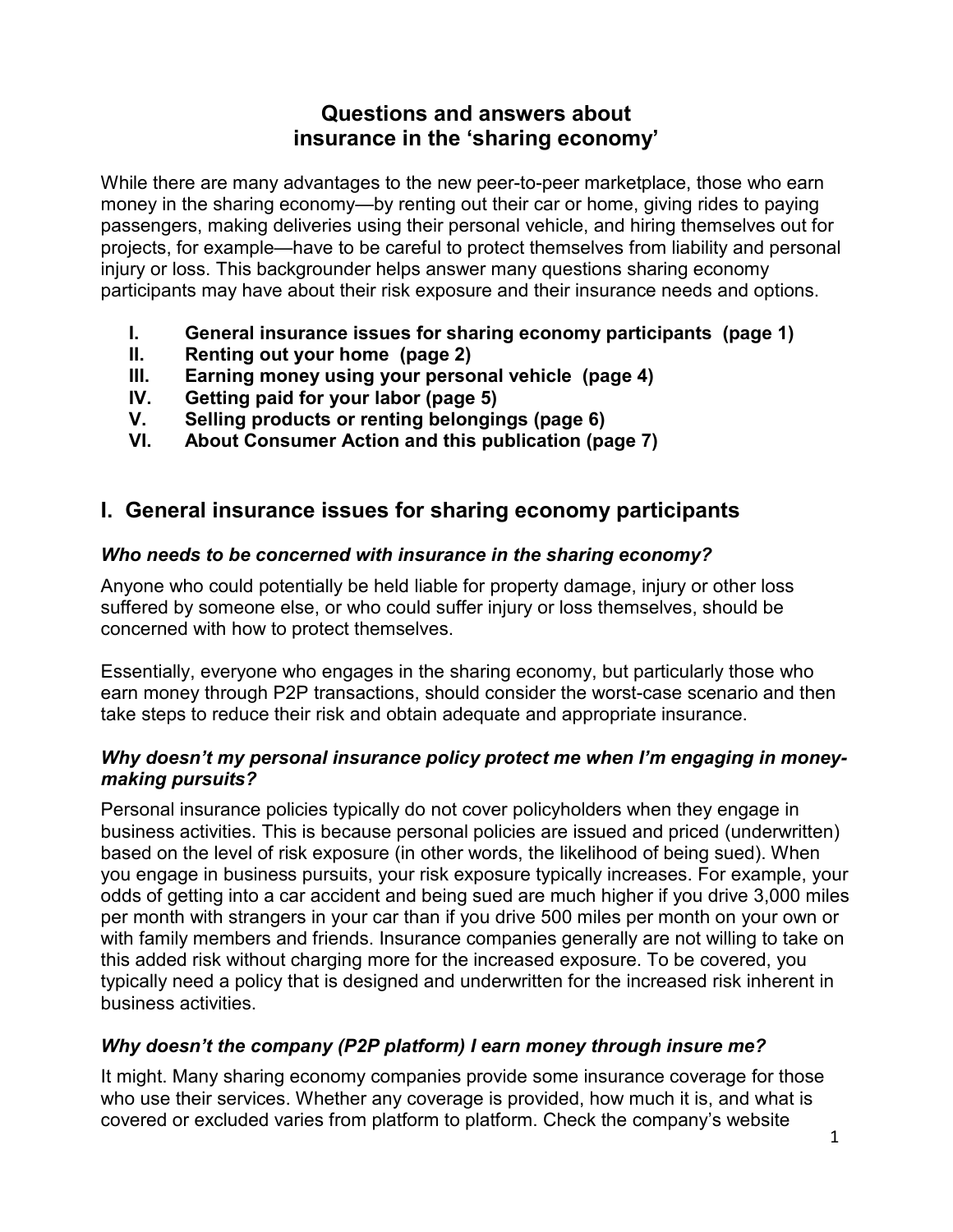and/or app for details. But be aware that these protections often contain many more exclusions and stipulations than a policy you purchase would. And because they are voluntary, they can be changed or rescinded at any time.

Because these intermediaries typically consider drivers, "taskers" and others who earn money through their platform "independent contractors," not "employees," earners aren't entitled to the same types of benefits and protections that employees are. So, you most likely won't qualify for workers compensation should you get injured or sick on the job, or unemployment insurance should your income disappear.

#### *Are the insurance policies provided by sharing economy platforms regulated by state insurance departments?*

According to the National Association of Insurance Commissioners (NAIC) [\(http://www.naic.org/cipr\\_topics/topic\\_commercial\\_ride\\_sharing.htm\)](http://www.naic.org/cipr_topics/topic_commercial_ride_sharing.htm), insurance regulators oversee insurance companies and insurance agents, not the sharing economy companies that provide the protection. The best way to find out if the policy provided by the rideshare company is regulated by your state's department of insurance is to ask the company and/or your state's insurance department.

The NAIC also says that state insurance regulators are working to ensure consumers are adequately covered, with at least 28 states and the District of Columbia having enacted legislation to set insurance coverage rules and standards for rideshare companies.

# **II. Renting out your home**

#### *How often can I rent out my home and still be protected under my personal homeowners or renters insurance policy?*

The only person who can answer that question is your insurer. While some online sources make general statements about some personal homeowners and renters policies possibly covering occasional rentals (i.e., once or twice a year, or a certain number of days a year), there's no way of knowing if yours would unless you inquire directly. In fact, it's safest to assume that your insurer *would not* pay a claim on your personal policy if it were related to the rental of your home.

So contact your insurer, discuss your plans (whether you'll be renting all or part of the home, for how many days per year, etc.), and go over your insurance requirements and options. It's best to get your insurer's answer in writing. If necessary, follow up a phone call with an email summarizing your discussion and ask your insurer to confirm in an email reply or letter.

Your insurance cost will most likely go up with the purchase of a different type of policy or an endorsement, but it still might be quite affordable, and will certainly be well worth the protection. Renting out your home without informing your insurance company and purchasing the required type of policy could subject you to cancellation and leave you on the hook for any claim the company denies.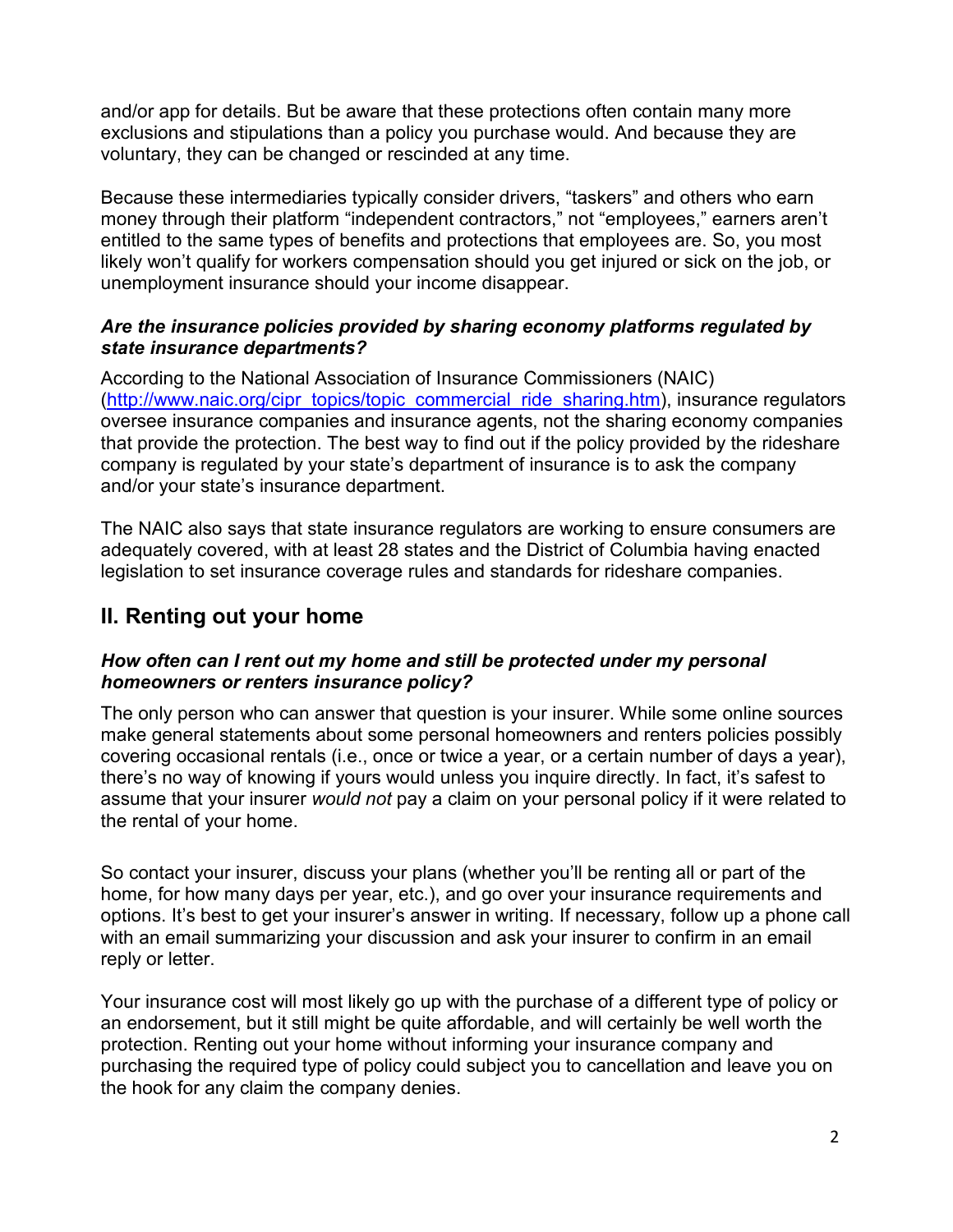#### *Do I have to buy a different type of insurance policy if I rent out a room in my home long-term (roommate situation)?*

As long as you're still living in the house while renting a spare room to a roommate, you should not need to alter your current homeowners or renters policy. However, while this is generally the case, you should, as always, verify with your own insurance company based on the specifics of your particular situation. (Note: Your insurance will not cover your renter's personal liability or property, so he or she should purchase their own separate renters policy.)

#### *Does the fact that Airbnb provides coverage under its "Host Guarantee Program" mean that I don't have to buy my own insurance?*

"Not at all! Even Airbnb acknowledges that "the Host Guarantee Program isn't insurance and doesn't replace your homeowners or renters insurance" [\(https://www.airbnb.com/help/article/279/what-is-the-airbnb-host-guarantee\)](https://www.airbnb.com/help/article/279/what-is-the-airbnb-host-guarantee). Airbnb's coverage is something, but it's not all you need. There are gaps in coverage that would only be closed with your own policy, suited to your particular needs."

#### *What kind of insurance do I need if I rent out my home?*

The best source of this type of information is your insurer—policy requirements and options will range from company to company and based on your particular activities. Someone renting out their home to travelers might need a rider/endorsement to their homeowners or renters policy, or they could need a business or commercial policy designed for hotels, vacation rentals or bed and breakfasts. You might have the option of a month-to-month homesharing liability policy, but make sure to check limitations and/or exclusions.

If you are a landlord—i.e., you rent out property you own full-time to a long-term tenant you would need a different type of policy (likely a landlord or rental dwelling policy) than someone who rents to numerous guests for short-term stays.

#### *I've heard that an umbrella policy can help protect me—how do I get one?*

A personal liability umbrella policy (PLUP) protects your assets from major claims by providing additional liability coverage above and beyond your homeowners and auto policies. It also provides coverage for some risks excluded by other policies, such as false arrest and libel/slander. However, an umbrella policy would not apply if your claim were denied because your underlying homeowners or auto coverage doesn't cover the incident. So be sure you have the appropriate underlying insurance (commercial vs. personal) and umbrella policy for whatever business activities you engage in.

You typically have to purchase your umbrella policy through the company that provides the underlying insurance policy. (In the case of a personal umbrella policy, if you have your home and auto insurance with two different companies, check with both companies to find out their requirements.) The protection is relatively inexpensive and is priced per million dollars of coverage.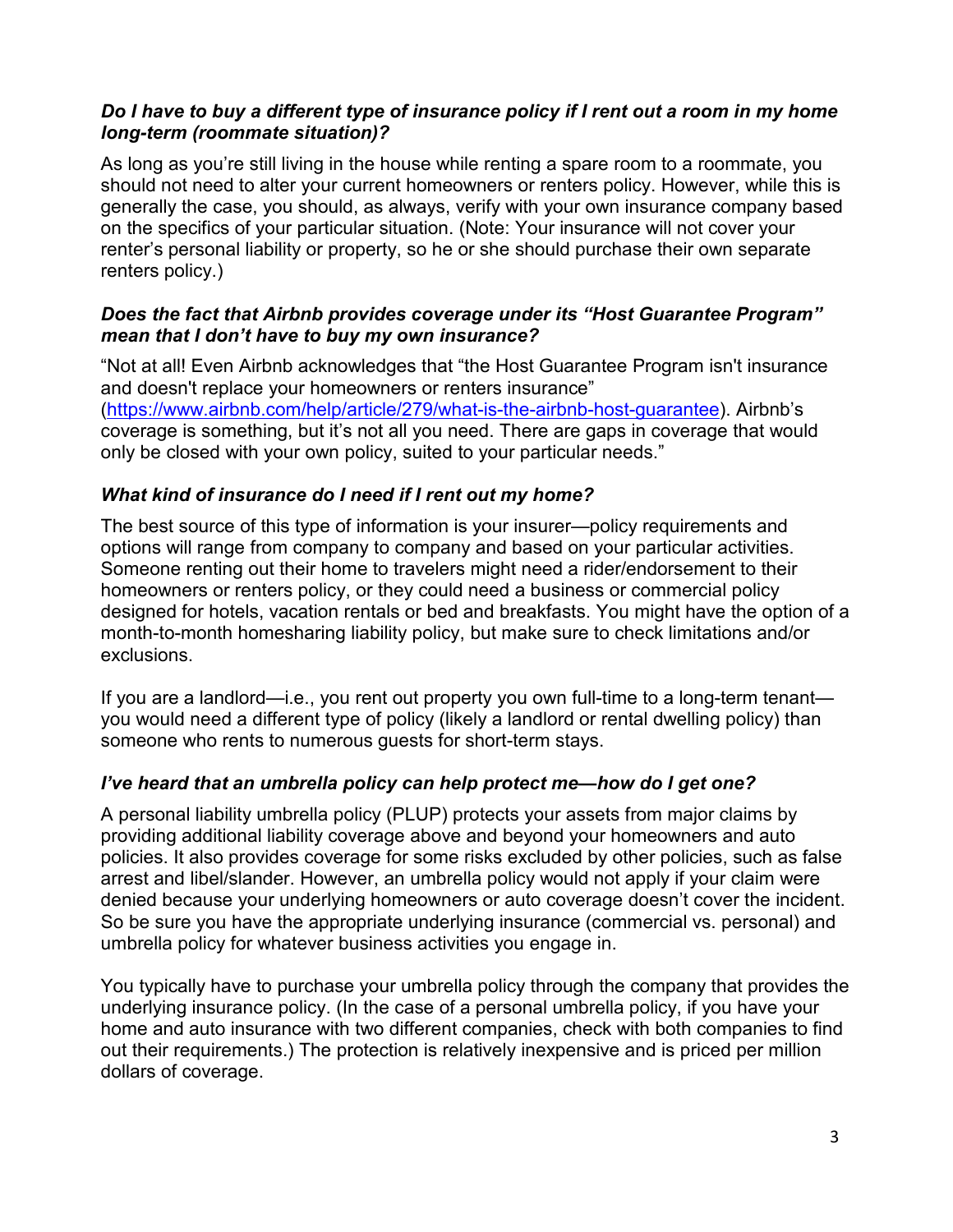#### *How do I ensure that my guest doesn't establish tenancy in my home?*

There have been cautionary tales of paying guests staying in a host's home long enough to establish legal tenancy and require that the homeowner go through the time-consuming and expensive legal eviction process to get them out. In many states, approximately 30 consecutive days of occupancy can establish tenant rights, but the exact rules depend on the jurisdiction.

To avoid such a situation, it's best to check local laws before accepting a long-term reservation. Contact your local rent board, housing rights center, Department of Consumer Affairs or similar agency to learn more about landlord and tenant rights and how to protect yourself when considering a long-term reservation. (Get information about state and local agencies at the U.S. Housing and Urban Development [HUD] website: [https://portal.hud.gov/hudportal/HUD?src=/topics/rental\\_assistance/tenantrights.](https://portal.hud.gov/hudportal/HUD?src=/topics/rental_assistance/tenantrights))

A landlord-tenant attorney familiar with your local laws can be very helpful if you want to protect yourself *before* you rent out your home long-term, or if you have a homeshare guest who has overstayed his or her reservation.

### **III. Earning money using your personal vehicle**

#### *What is a TNC?*

TNC stands for transportation network company—the official label used for rideshare companies/platforms. You might see reference to TNCs in insurance regulations or information provided by insurance companies.

#### *Do I need a commercial auto insurance policy to drive for Uber or Lyft?*

That depends on your state—check with your state's department of insurance [\(www.naic.org\)](http://www.naic.org/). If your state also requires you to have a commercial driver's license when taking paying passengers, not having one could leave you open to prosecution if you get into an accident, even if you have a commercial auto insurance policy.

#### *What happens if I get into an accident while driving for Uber or Lyft?*

According to The Rideshare Guy [\(http://therideshareguy.com/how-to-handle-rideshare](http://therideshareguy.com/how-to-handle-rideshare-insurance-after-a-car-accident-with-uber-or-lyft/)[insurance-after-a-car-accident-with-uber-or-lyft/\)](http://therideshareguy.com/how-to-handle-rideshare-insurance-after-a-car-accident-with-uber-or-lyft/), you should provide the rideshare insurance as primary insurance, not your personal policy, if the accident occurs while when you have a passenger or a ride request. During period 1, however, when you are online without an active ride request, Uber and Lyft insurance is primary in some states and contingent in most others, so whether you contact the rideshare company or your own insurance company will depend on where you live.

Then you need to contact the rideshare company to get your claim started. After the accident is reported, Uber or Lyft will most likely suspend your account until you can prove your car has no damage, that it is minimal enough as to not affect the customer experience, or that it has been repaired.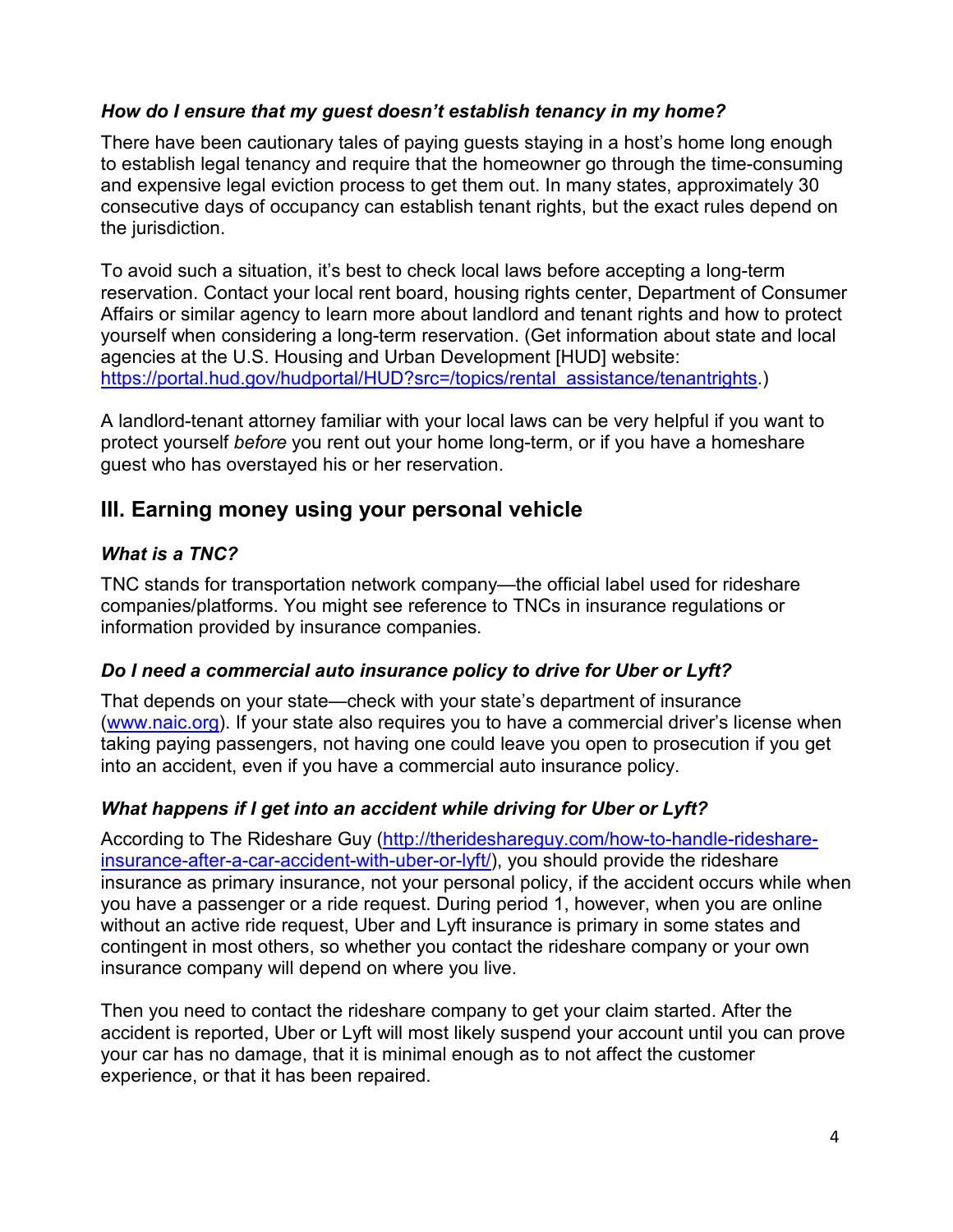The Rideshare Guy cautions that if you are going to contact your personal insurance company (i.e., during Period 1 in certain states), they will likely ask you if you are an Uber or Lyft driver (a standard insurance question), and if you haven't told your insurance company that you are a rideshare driver, you run the risk of your claim being denied and/or your coverage dropped. Even if you wouldn't have to contact your personal insurance company (because the claim is being handled by Uber or Lyft), they will want to know about any accidents. If you choose not to notify them, you risk being dropped if the company finds out.

Attorneys have made a business of advising and defending Uber and Lyft drivers. If you need advice after an accident, you can find a number of such lawyers by doing an online search for keywords such as "uber lyft rideshare accident lawyer" (add your city or town if you prefer a local attorney). The American Bar Association offers general advice for finding a lawyer [\(https://www.americanbar.org/groups/public\\_education/resources/public](https://www.americanbar.org/groups/public_education/resources/public-information/how-do-i-find-a-lawyer-/)[information/how-do-i-find-a-lawyer-/\)](https://www.americanbar.org/groups/public_education/resources/public-information/how-do-i-find-a-lawyer-/).

#### *Where can I find insurance that covers me while I drive for Uber or Lyft?*

A lot of insurance companies now offer products that cover the gaps in coverage for Uber and Lyft drivers. Insurance.com offers information and a searchable list at [http://www.insurance.com/auto-insurance/coverage/insurance-rideshare-uber-lyft.html.](http://www.insurance.com/auto-insurance/coverage/insurance-rideshare-uber-lyft.html) NerdWallet offers a very comprehensive list of options, including what is available in each state, at [https://www.nerdwallet.com/blog/insurance/best-ridesharing-insurance/.](https://www.nerdwallet.com/blog/insurance/best-ridesharing-insurance/) (Rideshare insurance isn't available in all states, which means you'd have to buy a commercial auto policy to be properly insured in some areas. But pricing on commercial policies makes that an unrealistic option for many drivers.)

Because so much is changing so quickly in this area, online lists can become outdated in a very short time. Search for updated results (check the publication date of your source). Or contact companies on your own for the latest offerings.

# **IV. Getting paid for your labor**

#### *Will TaskRabbit's liability insurance cover my car accident that happened while I was running an errand for the client?*

No. While TaskRabbit will compensate up to \$1,000,000 for bodily injury or property damage claims by any party involved when the Tasker is negligent during a task, it excludes motor vehicle losses while performing a task.

#### *How can I protect myself when earning money as an independent contractor (through TaskRabbit or a similar platform, or on my own)?*

It's important to be aware that independent contractors (those who get paid by their clients/customers rather than an employer) have different liability risks than company employees do. Ideally, you should consult with an insurance agent who's familiar with the type of work you're doing and can advise you what types and amounts of insurance you need. Many small businesses take out general liability insurance, which can protect you from a variety of claims, including property damage and personal injury, that can arise from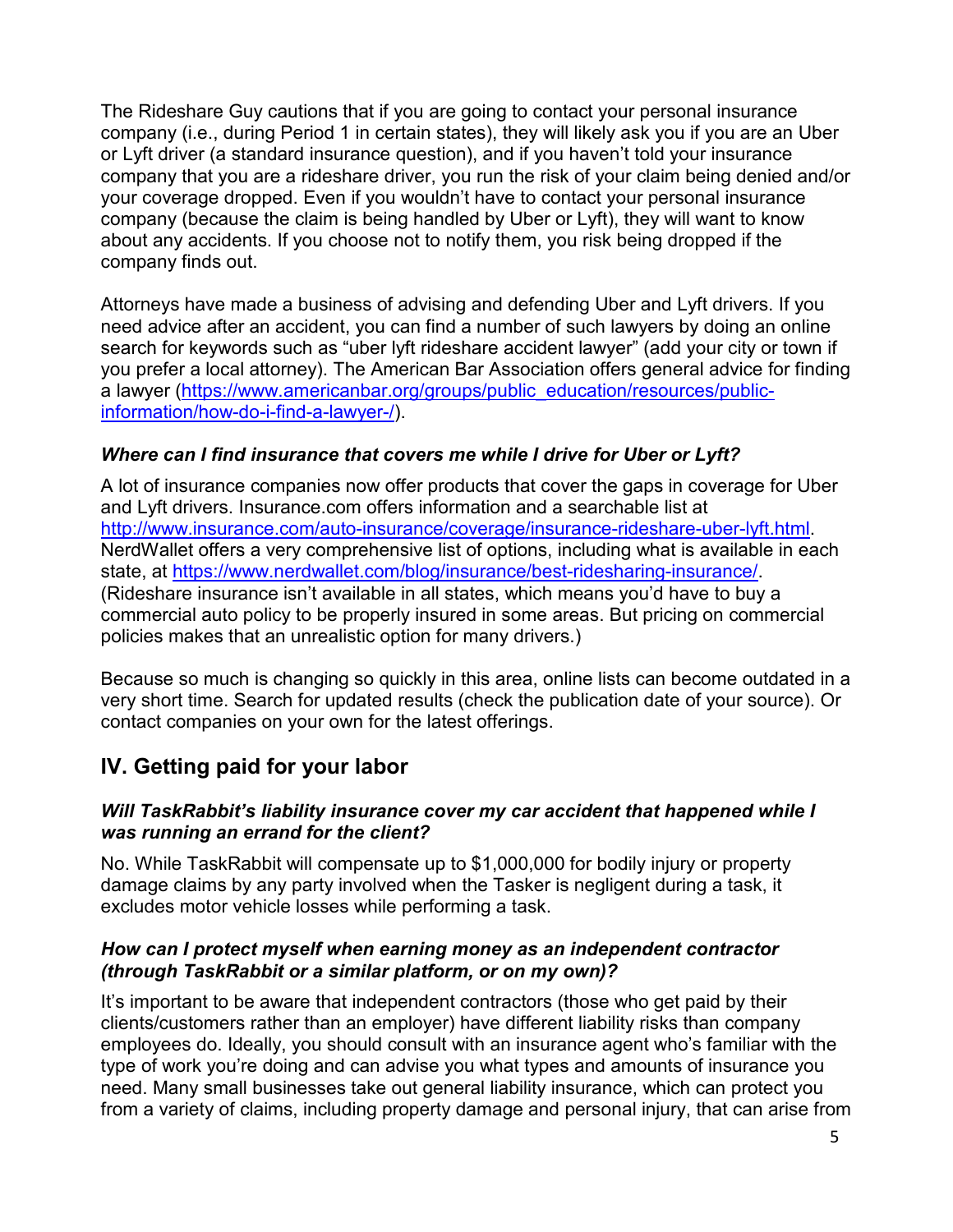your business activities. Learn more at the Insurance Information Institute's "Commercial General Liability Insurance" page [\(http://www.iii.org/article/commercial-general-liability](http://www.iii.org/article/commercial-general-liability-insurance)[insurance\)](http://www.iii.org/article/commercial-general-liability-insurance).

The best way to ensure that you understand your liability risks, protection needs and insurance options is to consult with one or more insurance professionals. Be specific and honest about what type(s) of work you plan to perform, how often, with what equipment, etc. so that you can get the best advice.

#### *How do I find an insurance professional to advise me on my business insurance needs?*

If you already purchase insurance and are happy with your current company and/or agent/broker, start there. Even if they can't help you with your business insurance needs, they can probably refer you to someone. Otherwise, read the Insurance Information Institute's "Finding the Right Insurance Professional for Your Business" [\(www.iii.org/article/finding-the-right-insurance-professional-for-your-business\)](http://www.iii.org/article/finding-the-right-insurance-professional-for-your-business) to get tips on finding and choosing a business insurance pro.

# **V. Selling products or renting belongings**

#### *What types of insurance do I need as a maker/seller?*

You want to protect yourself from liability claims from: buyers who suffer injury or damages caused by your product; loss of business assets (inventory, supplies, tools, office/workshop space, etc.); and injuries suffered by others on your business property (delivery people, for example).

Adding a rider to an existing homeowners or renters insurance policy to protect inventory, supplies and activities on your own property might be an option for some businesses. A separate home business policy might be another option. But it's very likely that you'd still need a separate product (or general) liability policy to protect yourself against claims brought by customers. Consult with your insurer.

#### *What is product liability?*

FindLaw [\(http://injury.findlaw.com/product-liability/what-is-product-liability.html\)](http://injury.findlaw.com/product-liability/what-is-product-liability.html) describes it as "…a manufacturer or seller being held liable for placing a defective product into the hands of a consumer."

#### *What kind of protection does product liability insurance provide?*

Product liability insurance (typically covered under a "general liability policy") protects the policyholder against claims for [bodily injury](https://www.thebalance.com/bodily-injury-462648) or [property damage](https://www.thebalance.com/property-damage-462653) sustained by a third party due to an issue with the product the policyholder makes and/or sells. The coverage should pay for covered claims, including medical expenses, loss of income, pain and suffering, punitive damages and attorneys' fees, up to the policy limits.

The cost of this type of insurance depends on your business—in other words, how